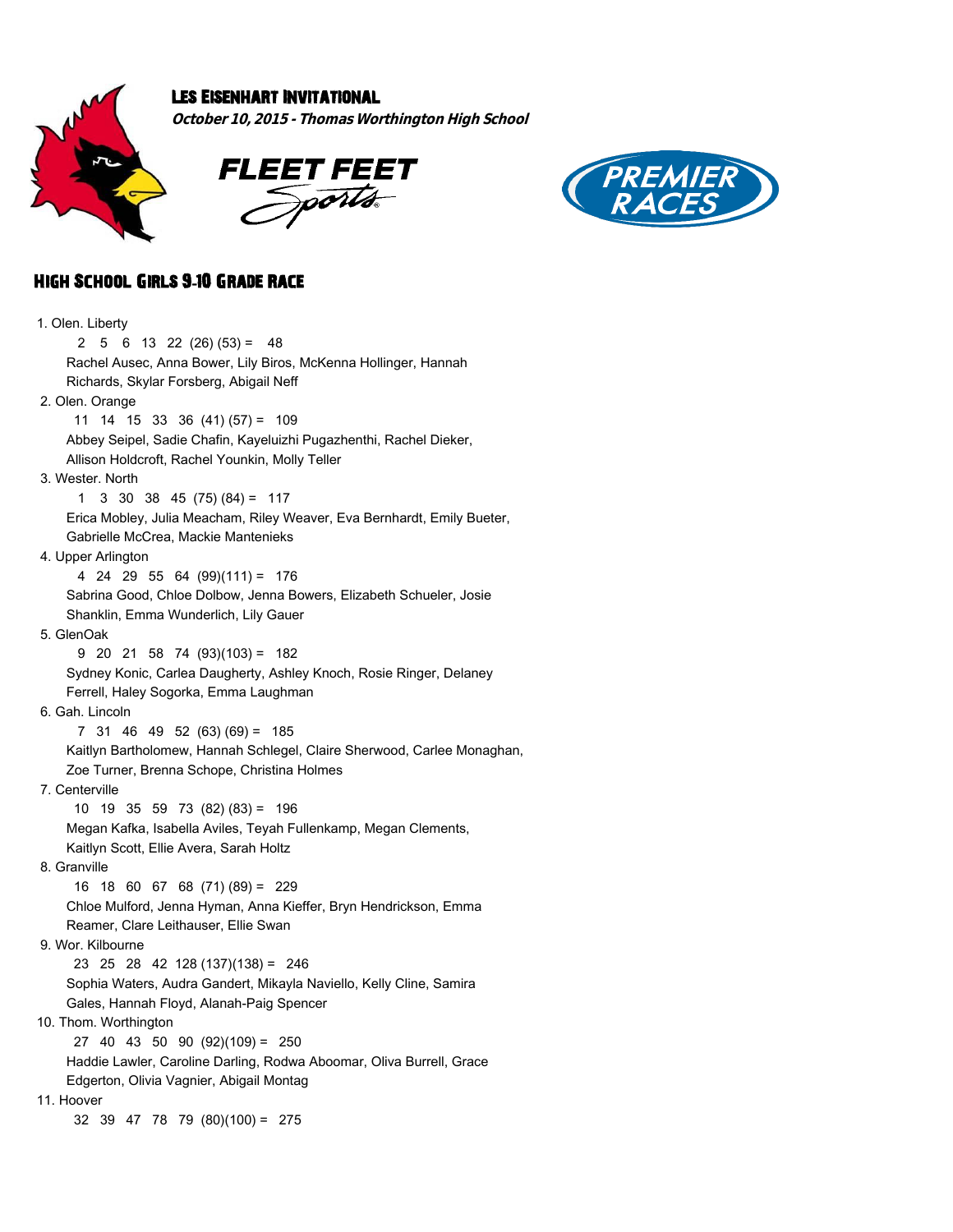Jordan Pollard, Sylvia Cressman, Anna Clancy, Caitlin Cronin, Alyssa Miller, Ally Bercaw, Maddy Frank 12. Dub. Scioto 17 44 61 70 87 (102)(104) = 279 Shiana Cochran, Anneliese Whited, Kaeleigh Gould, Chloe Wheeler, Sadie Bragg, Maisie Fitzmaurice, Alyssa Schantz 13. Pick. North 12 51 65 72 81 (86) (91) = 281 Jordan Wilson, Lindsey Parker, Sophie Zimmerman, Maggie Lare, Kenzie Rogers, Melanie Coe, Ilyssa Patton 14. Hil. Bradley 8 62 76 98 101 (112)(113) = 345 Jenna Trivette, Sonja Maragos, Abbi Hile, Amelia Woodard, Josie Robinson, Lilly Snyder, Carly Petikas 15. Licking Hts. 34 77 88 105 107 (116)(118) = 411 Kayla Wand, Hanna Smith, Kaitlyn Summers, Emily Swisher, Annika Cronnin, Katie Bohn, Audrey Wood 16. Wester. Central 37 85 94 106 108 (117)(121) = 430 Jessie Riecks, Mya Delaney, Sydney Shoaf, Grace Stille, Gabby Rabourn, Julia Walker, Sophie Mishiuk 17. Dub. Coffman 56 66 110 120 122 (130)(135) = 474 Greatchen Spears, Ava Reed, Grace Workman, Carole Zugaro, Hannah Lathrop, Samantha Hensley, Zoe Mamais 18. Fairfield 48 97 124 125 127 (131)(133) = 521 Elizabeth Doepker, Katherine Norris, Madison Byrd, Ally Wilmans, Meredith Moore, Audrey Frye, Cassie Meyer 19. Pick. Central 54 114 115 126 132 = 541 Sarah Murdock, Anna Taylor, Brea Douglas, Chloe Meares, Kiera Miller

20. Reynoldsburg

95 96 119 123 129 (134)(136) = 562

 Amanda McIntyre, Nia Grant, Claire McCloud, Jasmine Blueter, Kelsie Kinsey, Nandi Rowe, Abby Leslein

| Place          | TmPl           | Bib#                        | <b>Name</b> | <b>School</b>   | Mile 1 | Mile 2 | Time  | Pace |
|----------------|----------------|-----------------------------|-------------|-----------------|--------|--------|-------|------|
|                | 1              | 2056 Erica Mobley           |             | Wester. North   | 6:02   | 12:45  | 20:17 | 6:33 |
| $\overline{2}$ | $\overline{2}$ | 1749 Rachel Ausec           |             | Olen. Liberty   | 5:59   | 12:52  | 20:38 | 6:40 |
| 3              | 3              | 2055 Julia Meacham          |             | Wester. North   | 6:18   | 13:33  | 21:14 | 6:51 |
| 4              | 4              | 1988 Sabrina Good           |             | Upper Arlington | 6:19   | 13:30  | 21:20 | 6:53 |
| 5              | 5              | 1752 Anna Bower             |             | Olen. Liberty   | 6:14   | 13:28  | 21:20 | 6:53 |
| 6              | 6              | 1751 Lily Biros             |             | Olen. Liberty   | 6:14   | 13:28  | 21:21 | 6:53 |
| 7              |                | 1506 Kaitlyn Bartholomew    |             | Gah. Lincoln    | 6:27   | 13:41  | 21:38 | 6:59 |
| 8              | 8              | 1637 Jenna Trivette         |             | Hil. Bradley    | 6:26   | 13:41  | 21:40 | 7:00 |
| 9              | 9              | 1565 Sydney Konic           |             | GlenOak         | 6:34   | 13:49  | 21:49 | 7:03 |
| 10             | 10             | 1330 Megan Kafka            |             | Centerville     | 6:38   | 13:53  | 21:50 | 7:03 |
| 11             | 11             | 1840 Abbey Seipel           |             | Olen. Orange    | 6:39   | 13:54  | 21:52 | 7:03 |
| 12             | 12             | 1926 Jordan Wilson          |             | Pick. North     | 6:39   | 13:59  | 21:53 | 7:04 |
| 13             | 13             | 1767 McKenna Hollinger      |             | Olen. Liberty   | 6:29   | 13:48  | 21:58 | 7:05 |
| 14             | 14             | 1809 Sadie Chafin           |             | Olen. Orange    | 6:27   | 13:55  | 22:01 | 7:07 |
| 15             | 15             | 1834 Kayeluizhi Pugazhenthi |             | Olen. Orange    | 6:27   | 13:54  | 22:03 | 7:07 |
|                |                |                             |             |                 |        |        |       |      |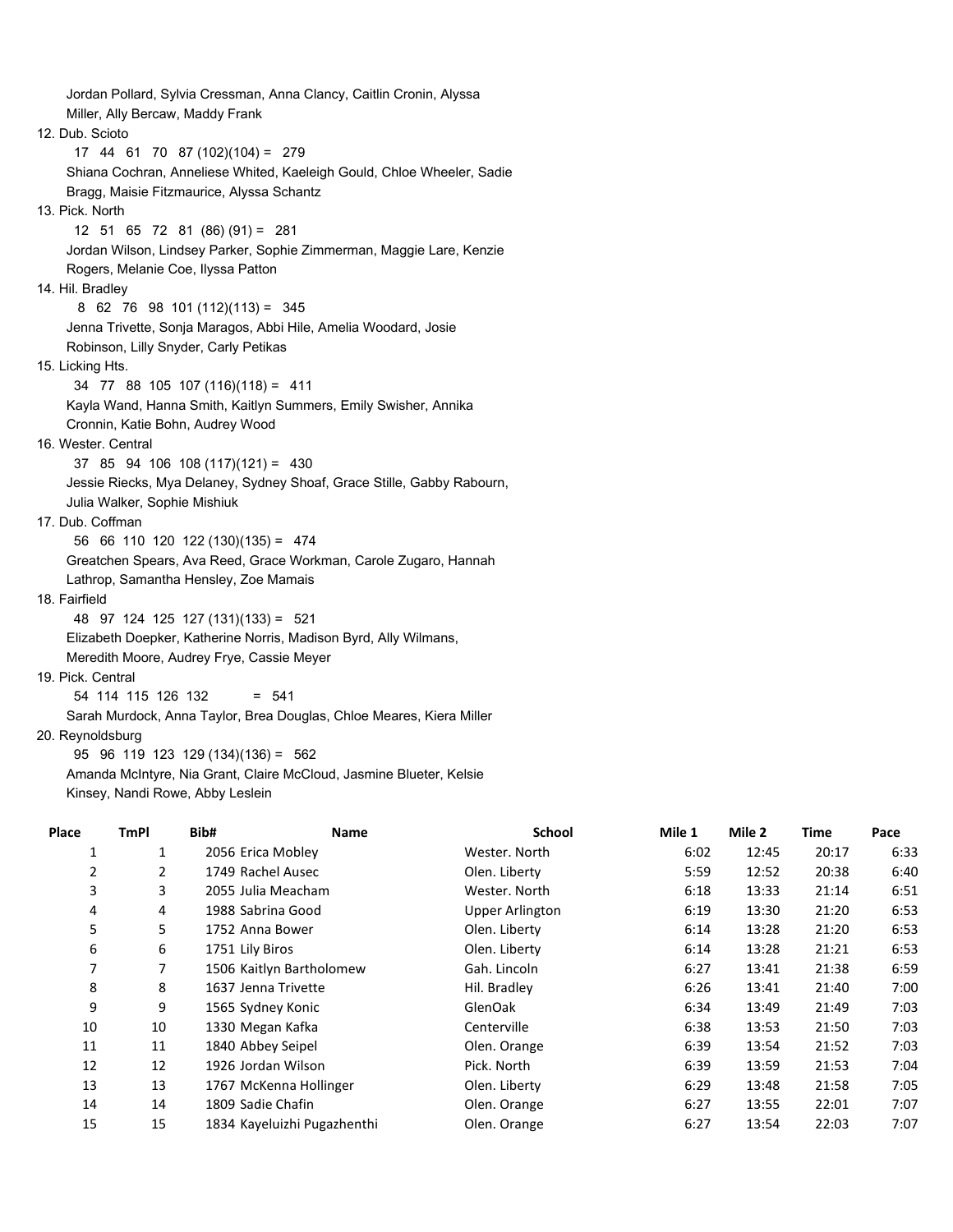| 16 | 16 | 1592 Chloe Mulford      | Granville              | 6:25 | 13:53 | 22:08 | 7:09 |
|----|----|-------------------------|------------------------|------|-------|-------|------|
| 17 | 17 | 1449 Shiana Cochran     | Dub. Scioto            | 6:33 | 13:54 | 22:13 | 7:10 |
| 18 | 18 | 1585 Jenna Hyman        | Granville              | 6:25 | 13:54 | 22:14 | 7:11 |
| 19 | 19 | 1302 Isabella Aviles    | Centerville            | 6:39 | 14:09 | 22:17 | 7:12 |
| 20 | 20 | 1555 Carlea Daugherty   | GlenOak                | 6:36 | 14:07 | 22:19 | 7:12 |
| 21 | 21 | 1563 Ashley Knoch       | GlenOak                | 6:32 | 13:57 | 22:19 | 7:12 |
| 22 | 22 | 1787 Hannah Richards    | Olen. Liberty          | 6:53 | 14:23 | 22:21 | 7:13 |
| 23 | 23 | 2080 Sophia Waters      | Wor. Kilbourne         | 6:45 | 14:18 | 22:22 | 7:13 |
| 24 | 24 | 1984 Chloe Dolbow       | <b>Upper Arlington</b> | 6:24 | 13:56 | 22:22 | 7:13 |
| 25 | 25 | 2070 Audra Gandert      | Wor. Kilbourne         | 6:47 | 14:22 | 22:22 | 7:13 |
| 26 | 26 | 1762 Skylar Forsberg    | Olen. Liberty          | 6:53 | 14:23 | 22:23 | 7:14 |
| 27 | 27 | 1960 Haddie Lawler      | Thom. Worthington      | 6:40 | 14:10 | 22:25 | 7:14 |
| 28 | 28 | 2076 Mikayla Naviello   | Wor. Kilbourne         | 6:48 | 14:22 | 22:27 | 7:15 |
| 29 | 29 | 1980 Jenna Bowers       | <b>Upper Arlington</b> | 6:37 | 14:07 | 22:27 | 7:15 |
| 30 | 30 | 2060 Riley Weaver       | Wester. North          | 6:43 | 14:12 | 22:28 | 7:15 |
| 31 | 31 | 1530 Hannah Schlegel    | Gah. Lincoln           | 6:35 | 14:15 | 22:30 | 7:16 |
| 32 | 32 | 1665 Jordan Pollard     | Hoover                 | 6:37 | 14:17 | 22:30 | 7:16 |
| 33 | 33 | 1814 Rachel Dieker      | Olen. Orange           | 6:37 | 14:13 | 22:33 | 7:17 |
| 34 | 34 | 1692 Kayla Wand         | Licking Hts.           | 6:43 | 14:21 | 22:33 | 7:17 |
| 35 | 35 | 1321 Teyah Fullenkamp   | Centerville            | 7:02 | 14:30 | 22:36 | 7:18 |
| 36 | 36 | 1825 Allison Holdcroft  | Olen. Orange           | 6:31 | 14:14 | 22:37 | 7:18 |
| 37 | 37 | 2038 Jessie Riecks      | Wester. Central        | 6:38 | 14:18 | 22:38 | 7:18 |
| 38 | 38 | 2046 Eva Bernhardt      | Wester. North          | 6:45 | 14:19 | 22:39 | 7:19 |
| 39 |    | 1698 Elisabeth Hartman  | Little Miami           | 6:45 | 14:23 | 22:42 | 7:20 |
| 40 | 39 |                         | Hoover                 |      |       | 22:43 | 7:20 |
|    | 40 | 1648 Sylvia Cressman    |                        | 6:39 | 14:20 | 22:44 | 7:20 |
| 41 |    | 1948 Caroline Darling   | Thom. Worthington      | 6:38 | 14:13 |       | 7:21 |
| 42 | 41 | 1846 Rachel Younkin     | Olen. Orange           | 6:53 | 14:30 | 22:45 |      |
| 43 | 42 | 2063 Kelly Cline        | Wor. Kilbourne         | 6:50 | 14:29 | 22:46 | 7:21 |
| 44 | 43 | 1942 Rodwa Aboomar      | Thom. Worthington      | 6:44 | 14:20 | 22:46 | 7:21 |
| 45 | 44 | 1473 Anneliese Whited   | Dub. Scioto            | 6:35 | 14:16 | 22:47 | 7:21 |
| 46 | 45 | 2047 Emily Bueter       | Wester. North          | 6:43 | 14:19 | 22:48 | 7:22 |
| 47 | 46 | 1532 Claire Sherwood    | Gah. Lincoln           | 6:38 | 14:23 | 22:49 | 7:22 |
| 48 | 47 | 1647 Anna Clancy        | Hoover                 | 6:39 | 14:24 | 22:52 | 7:23 |
| 49 | 48 | 1484 Elizabeth Doepker  | Fairfield              | 6:57 | 14:31 | 22:54 | 7:24 |
| 50 | 49 | 1523 Carlee Monaghan    | Gah. Lincoln           | 6:37 | 14:26 | 23:01 | 7:26 |
| 51 | 50 | 1945 Oliva Burrell      | Thom. Worthington      | 7:16 | 15:01 | 23:04 | 7:27 |
| 52 |    | 1715 Sydney Lingerak    | Logan                  | 6:44 | 14:29 | 23:06 | 7:27 |
| 53 | 51 | 1909 Lindsey Parker     | Pick. North            | 6:52 | 14:30 | 23:07 | 7:28 |
| 54 | 52 | 1537 Zoe Turner         | Gah. Lincoln           | 6:37 | 14:31 | 23:08 | 7:28 |
| 55 | 53 | 1783 Abigail Neff       | Olen. Liberty          | 6:53 | 14:29 | 23:08 | 7:28 |
| 56 | 54 | 1862 Sarah Murdock      | Pick. Central          | 6:50 | 14:42 | 23:09 | 7:28 |
| 57 | 55 | 2005 Elizabeth Schueler | <b>Upper Arlington</b> | 6:44 | 14:36 | 23:11 | 7:29 |
| 58 | 56 | 1428 Greatchen Spears   | Dub. Coffman           | 6:57 | 14:44 | 23:12 | 7:29 |
| 59 | 57 | 1843 Molly Teller       | Olen. Orange           | 7:13 | 14:52 | 23:12 | 7:29 |
| 60 | 58 | 1568 Rosie Ringer       | GlenOak                | 6:51 | 14:45 | 23:13 | 7:30 |
| 61 |    | 1383 Marci Lopez        | Colerain               | 6:37 | 14:28 | 23:13 | 7:30 |
| 62 | 59 | 1308 Megan Clements     | Centerville            | 7:08 | 14:52 | 23:13 | 7:30 |
| 63 | 60 | 1586 Anna Kieffer       | Granville              | 6:59 | 14:47 | 23:14 | 7:30 |
| 64 | 61 | 1453 Kaeleigh Gould     | Dub. Scioto            | 6:52 | 14:44 | 23:14 | 7:30 |
| 65 | 62 | 1623 Sonja Maragos      | Hil. Bradley           | 7:02 | 14:47 | 23:14 | 7:30 |
| 66 | 63 | 1531 Brenna Schope      | Gah. Lincoln           | 7:09 | 15:01 | 23:19 | 7:32 |
| 67 | 64 | 2006 Josie Shanklin     | <b>Upper Arlington</b> | 6:58 | 14:43 | 23:20 | 7:32 |
| 68 | 65 | 1927 Sophie Zimmerman   | Pick. North            | 6:34 | 14:28 | 23:24 | 7:33 |
| 69 |    | 1761 Dani Feldmaier     | Olen. Liberty          | 7:00 | 14:48 | 23:25 | 7:34 |
|    |    |                         |                        |      |       |       |      |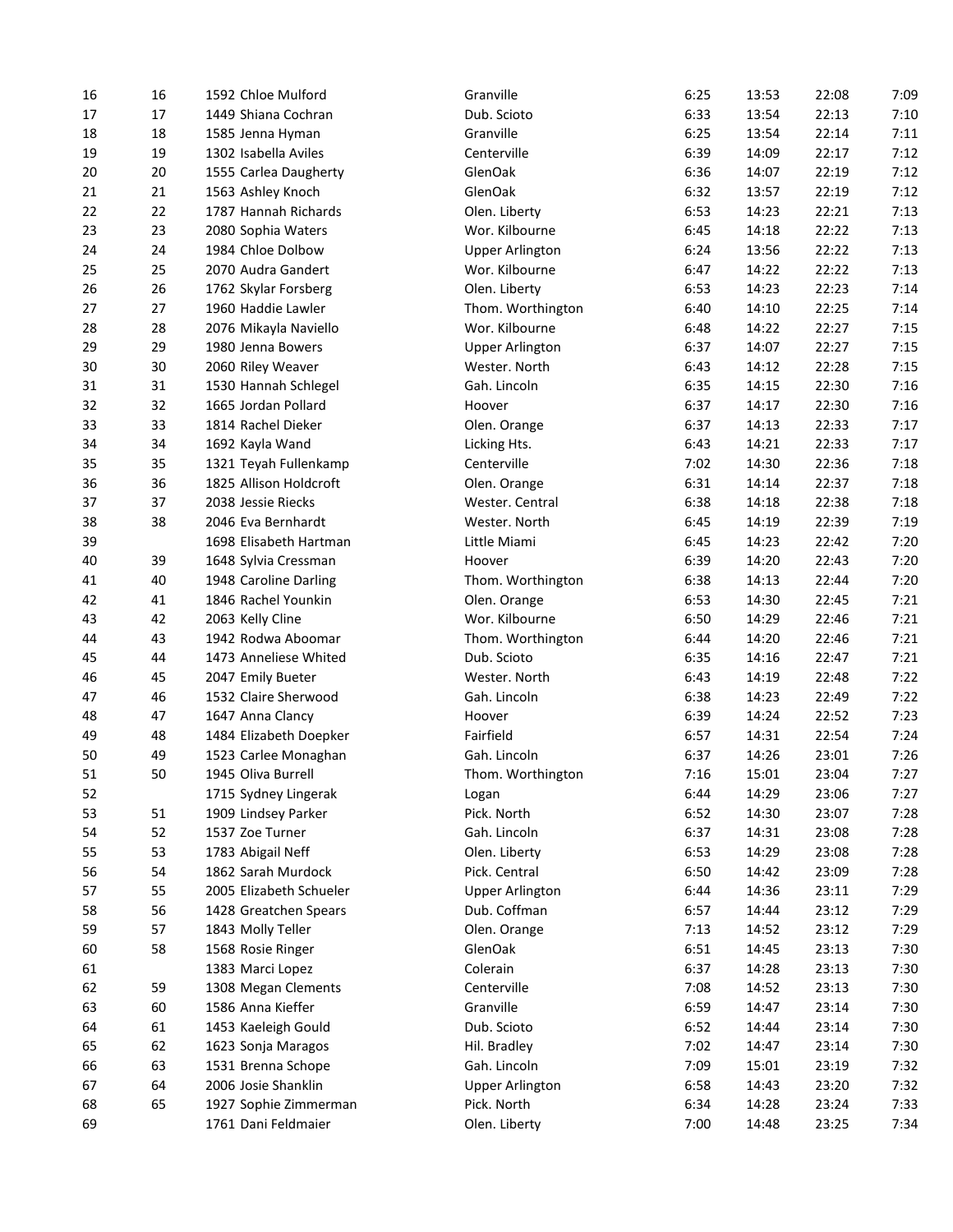| 70  | 66  | 1423 Ava Reed              | Dub. Coffman           | 6:35         | 14:27 | 23:26                | 7:34 |
|-----|-----|----------------------------|------------------------|--------------|-------|----------------------|------|
| 71  | 67  | 1584 Bryn Hendrickson      | Granville              | 7:00         | 14:41 | 23:26                | 7:34 |
| 72  | 68  | 1594 Emma Reamer           | Granville              | 6:47         | 14:41 | 23:27                | 7:34 |
| 73  | 69  | 1518 Christina Holmes      | Gah. Lincoln           | 7:00         | 14:58 | 23:29                | 7:35 |
| 74  | 70  | 1472 Chloe Wheeler         | Dub. Scioto            | 7:18         | 15:00 | 23:29                | 7:35 |
| 75  | 71  | 1588 Clare Leithauser      | Granville              | 6:51         | 14:40 | 23:30                | 7:35 |
| 76  | 72  | 1900 Maggie Lare           | Pick. North            | 6:59         | 14:51 | 23:32                | 7:36 |
| 77  | 73  | 1351 Kaitlyn Scott         | Centerville            | 7:02         | 15:00 | 23:32                | 7:36 |
| 78  | 74  | 1558 Delaney Ferrell       | GlenOak                | 6:52         | 14:53 | 23:34                | 7:36 |
| 79  |     | 1845 Alexa Wandtke         | Olen. Orange           | 7:09         | 14:59 | 23:35                | 7:37 |
| 80  | 75  | 2054 Gabrielle McCrea      | Wester. North          | 6:43         | 14:51 | 23:35                | 7:37 |
| 81  | 76  | 1618 Abbi Hile             | Hil. Bradley           | 7:01         | 14:54 | 23:36                | 7:37 |
| 82  |     | 1780 Kelsey Mockler        | Olen. Liberty          | 7:11         | 15:14 | 23:36                | 7:37 |
| 83  |     | 1803 Marissa Wojciechowski | Olen. Liberty          | 7:00         | 14:56 | 23:36                | 7:37 |
| 84  | 77  | 1688 Hanna Smith           | Licking Hts.           | 6:47         | 14:52 | 23:38                | 7:38 |
| 85  |     | 1797 Juliana Van Der Lans  | Olen. Liberty          | 7:06         | 15:03 | 23:39                | 7:38 |
| 86  |     | 1776 Jenna Martz           | Olen. Liberty          | 7:00         | 14:57 | 23:39                | 7:38 |
| 87  | 78  | 1649 Caitlin Cronin        | Hoover                 | 6:51         | 14:41 | 23:40                | 7:38 |
| 88  | 79  | 1662 Alyssa Miller         | Hoover                 | 7:00         | 14:55 | 23:45                | 7:40 |
| 89  | 80  | 1645 Ally Bercaw           | Hoover                 | 6:49         | 14:47 | 23:48                | 7:41 |
| 90  | 81  | 1915 Kenzie Rogers         | Pick. North            | 6:47         | 14:43 | 23:51                | 7:42 |
| 91  |     | 1764 Katherine Hammond     | Olen. Liberty          | 6:54         | 15:02 | 23:54                | 7:43 |
| 92  | 82  | 1301 Ellie Avera           | Centerville            | 7:30         | 15:30 | 23:57                | 7:44 |
| 93  | 83  | 1325 Sarah Holtz           | Centerville            | 7:20         | 15:12 | 23:57                | 7:44 |
| 94  | 84  | 2053 Mackie Mantenieks     | Wester. North          | 7:04         | 15:08 | 23:59                | 7:45 |
| 95  | 85  | 2021 Mya Delaney           | Wester. Central        | 6:59         | 15:13 | 23:59                | 7:45 |
| 96  |     | 1771 Kelly Knight          | Olen. Liberty          | 7:08         | 15:13 | 24:00:00             | 7:45 |
| 97  |     |                            |                        |              |       |                      | 7:45 |
| 98  | 86  | 1766 Avery Hartranft       | Olen. Liberty          | 7:10         | 15:15 | 24:00:00<br>24:01:00 | 7:45 |
| 99  | 87  | 1880 Melanie Coe           | Pick. North            | 6:58         | 14:57 |                      | 7:46 |
|     |     | 1447 Sadie Bragg           | Dub. Scioto            | 7:15<br>7:00 | 15:13 | 24:03:00             | 7:46 |
| 100 |     | 1768 Sydney John           | Olen. Liberty          |              | 15:01 | 24:04:00             |      |
| 101 | 88  | 1689 Kaitlyn Summers       | Licking Hts.           | 6:42         | 14:51 | 24:08:00             | 7:47 |
| 102 | 89  | 1596 Ellie Swan            | Granville              | 7:22         | 15:20 | 24:09:00             | 7:48 |
| 103 | 90  | 1950 Grace Edgerton        | Thom. Worthington      | 7:32         | 15:41 | 24:21:00             | 7:52 |
| 104 | 91  | 1910 Ilyssa Patton         | Pick. North            | 7:33         | 15:41 | 24:22:00             | 7:52 |
| 105 | 92  | 1977 Olivia Vagnier        | Thom. Worthington      | 7:32         | 15:41 | 24:24:00             | 7:53 |
| 106 | 93  | 1571 Haley Sogorka         | GlenOak                | 7:13         | 15:26 | 24:25:00             | 7:53 |
| 107 | 94  | 2039 Sydney Shoaf          | Wester. Central        | 7:13         | 15:15 | 24:26:00             | 7:53 |
| 108 |     | 1911 Emma Peine            | Pick. North            | 7:20         | 15:26 | 24:27:00             | 7:54 |
| 109 |     | 2057 Brandy Slone          | Wester. North          | 7:21         | 15:30 | 24:29:00             | 7:54 |
| 110 |     | 1765 Katie Harpham         | Olen. Liberty          | 7:12         | 15:19 | 24:31:00             | 7:55 |
| 111 |     | 1519 Milan Howard          | Gah. Lincoln           | 7:31         | 15:43 | 24:32:00             | 7:55 |
| 112 | 95  | 1938 Amanda McIntyre       | Reynoldsburg           | 6:57         | 15:11 | 24:35:00             | 7:56 |
| 113 | 96  | 1932 Nia Grant             | Reynoldsburg           | 6:58         | 15:11 | 24:36:00             | 7:56 |
| 114 | 97  | 1500 Katherine Norris      | Fairfield              | 7:28         | 15:38 | 24:37:00             | 7:57 |
| 115 |     | 1912 Lauren Pennington     | Pick. North            | 7:23         | 15:49 | 24:38:00             | 7:57 |
| 116 | 98  | 1638 Amelia Woodard        | Hil. Bradley           | 7:16         | 15:34 | 24:39:00             | 7:57 |
| 117 | 99  | 2009 Emma Wunderlich       | <b>Upper Arlington</b> | 7:27         | 15:44 | 24:40:00             | 7:58 |
| 118 | 100 | 1652 Maddy Frank           | Hoover                 | 7:25         | 15:50 | 24:42:00             | 7:58 |
| 119 | 101 | 1631 Josie Robinson        | Hil. Bradley           | 7:31         | 15:41 | 24:42:00             | 7:58 |
| 120 | 102 | 1452 Maisie Fitzmaurice    | Dub. Scioto            | 7:15         | 15:18 | 24:44:00             | 7:59 |
| 121 | 103 | 1566 Emma Laughman         | GlenOak                | 7:21         | 15:38 | 24:45:00             | 7:59 |
| 122 |     | 1760 Kaylee Drerup         | Olen. Liberty          | 7:16         | 15:31 | 24:48:00             | 8:00 |
| 123 |     | 1507 Leilani Block         | Gah. Lincoln           | 7:31         | 15:46 | 24:49:00             | 8:01 |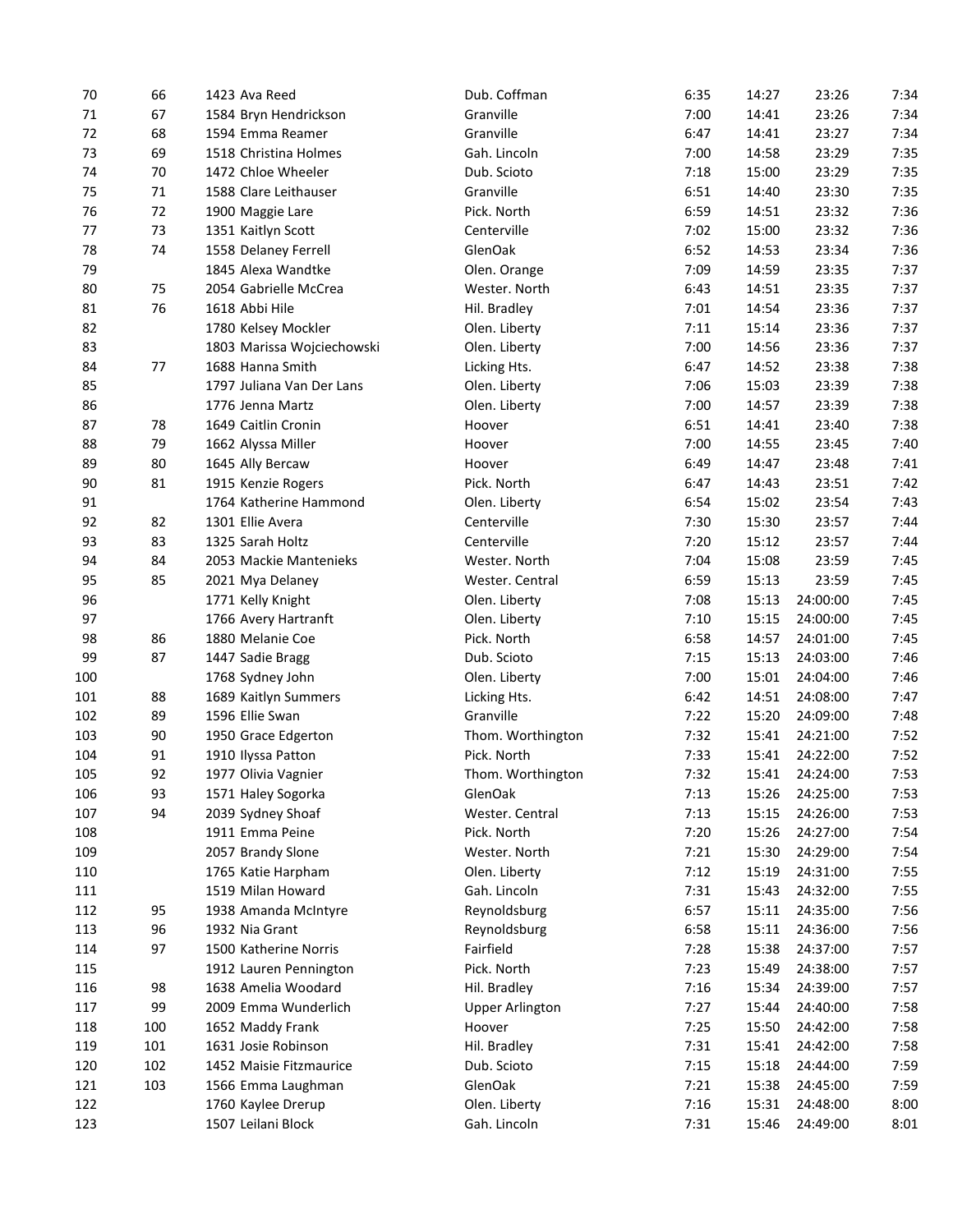| 124 |     | 1837 Sophia Rores               | Olen. Orange           | 6:59         | 15:19          | 24:51:00             | 8:01 |
|-----|-----|---------------------------------|------------------------|--------------|----------------|----------------------|------|
| 125 | 104 | 1469 Alyssa Schantz             | Dub. Scioto            | 6:35         | 14:24          | 24:51:00             | 8:01 |
| 126 |     | 1711 Caitlin Hoellrich          | Logan                  | 7:18         | 15:28          | 24:52:00             | 8:01 |
| 127 | 105 | 1690 Emily Swisher              | Licking Hts.           | 6:53         | 15:34          | 24:53:00             | 8:02 |
| 128 | 106 | 2041 Grace Stille               | Wester. Central        | 7:14         | 15:35          | 24:53:00             | 8:02 |
| 129 |     | 1833 Marcia Paredes             | Olen. Orange           | 7:30         | 15:47          | 24:53:00             | 8:02 |
| 130 |     | 1329 Gracie Huff                | Centerville            | 7:37         | 15:56          | 24:55:00             | 8:02 |
| 131 |     | 1534 Lauren Starkey             | Gah. Lincoln           | 7:01         | 15:25          | 24:55:00             | 8:03 |
| 132 | 107 | 1684 Annika Cronnin             | Licking Hts.           | 7:23         | 15:47          | 24:55:00             | 8:03 |
| 133 | 108 | 2037 Gabby Rabourn              | Wester. Central        | 7:25         | 15:39          | 24:56:00             | 8:03 |
| 134 | 109 | 1965 Abigail Montag             | Thom. Worthington      | 7:21         | 15:40          | 24:58:00             | 8:04 |
| 135 |     | 1966 Khava Morris               | Thom. Worthington      | 7:37         | 16:04          | 25:00:00             | 8:04 |
| 136 |     | 1953 Anna Gerber                | Thom. Worthington      | 7:32         | 16:05          | 25:02:00             | 8:05 |
| 137 |     | 1474 Abbie Williams             | Dub. Scioto            | 7:17         | 15:38          | 25:05:00             | 8:06 |
| 138 | 110 | 1435 Grace Workman              | Dub. Coffman           | 7:31         | 15:49          | 25:06:00             | 8:06 |
| 139 | 111 | 1986 Lily Gauer                 | <b>Upper Arlington</b> | 7:29         | 15:49          | 25:07:00             | 8:07 |
| 140 |     | 2049 Abby Coate                 | Wester, North          | 7:31         | 15:57          | 25:09:00             | 8:07 |
| 141 | 112 | 1635 Lilly Snyder               | Hil. Bradley           | 7:33         | 15:51          | 25:09:00             | 8:07 |
| 142 |     | 1963 Michaela Maloney           | Thom. Worthington      | 7:15         | 15:42          | 25:10:00             | 8:07 |
| 143 | 113 | 1628 Carly Petikas              | Hil. Bradley           | 7:34         | 15:57          | 25:11:00             | 8:08 |
| 144 |     | 2059 Elise Snyder               | Wester. North          | 7:11         | 15:38          | 25:16:00             | 8:09 |
|     |     |                                 | Centerville            |              |                |                      | 8:10 |
| 145 |     | 1326 Emily Horwath              |                        | 7:43<br>7:26 | 16:06<br>15:56 | 25:17:00<br>25:20:00 | 8:11 |
| 146 | 114 | 1870 Anna Taylor                | Pick. Central          |              |                |                      |      |
| 147 | 115 | 1852 Brea Douglas               | Pick. Central          | 7:24         | 15:59          | 25:23:00             | 8:12 |
| 148 | 116 | 1683 Katie Bohn                 | Licking Hts.           | 7:23         | 15:57          | 25:24:00             | 8:12 |
| 149 | 117 | 2042 Julia Walker               | Wester. Central        | 7:31         | 16:01          | 25:24:00             | 8:12 |
| 150 | 118 | 1693 Audrey Wood                | Licking Hts.           | 7:40         | 15:59          | 25:24:00             | 8:12 |
| 151 |     | 1654 Abbey Held                 | Hoover                 | 7:41         | 16:10          | 25:27:00             | 8:13 |
| 152 |     | 1682 Carmen Addison             | Licking Hts.           | 7:18         | 15:46          | 25:28:00             | 8:13 |
| 153 |     | 1842 Macie Smith                | Olen. Orange           | 7:46         | 16:12          | 25:29:00             | 8:13 |
| 154 |     | 1674 Blaire Strange             | Hoover                 | 7:30         | 15:57          | 25:31:00             | 8:14 |
| 155 | 119 | 1937 Claire McCloud             | Reynoldsburg           | 7:14         | 15:58          | 25:31:00             | 8:14 |
| 156 |     | 1805 Maia Zafirova              | Olen. Liberty          | 7:20         | 15:50          | 25:34:00             | 8:15 |
| 157 |     | 1702 Sydney Brooks              | Logan                  | 7:36         | 16:08          | 25:36:00             | 8:16 |
| 158 | 120 | 1438 Carole Zugaro              | Dub. Coffman           | 7:30         | 16:04          | 25:39:00             | 8:17 |
| 159 | 121 | 2035 Sophie Mishiuk             | Wester. Central        | 7:34         | 16:20          | 25:39:00             | 8:17 |
| 160 |     | 1676 Angela Toth                | Hoover                 | 7:23         | 15:59          | 25:45:00             | 8:19 |
| 161 |     | 1757 Sophie D'Amico             | Olen. Liberty          | 7:19         | 15:55          | 25:46:00             | 8:19 |
| 162 | 122 | 1407 Hannah Lathrop             | Dub. Coffman           | 7:28         | 16:04          | 25:48:00             | 8:20 |
| 163 |     | 1444 Jackie Banister            | Dub. Scioto            | 7:45         | 16:27          | 25:48:00             | 8:20 |
| 164 |     | 1509 Elizabeth Bruyako          | Gah. Lincoln           | 7:31         | 16:01          | 25:53:00             | 8:21 |
| 165 |     | 1921 Kennedy Turnbull           | Pick. North            | 7:38         | 16:26          | 25:55:00             | 8:22 |
| 166 | 123 | 1928 Jasmine Blueter            | Reynoldsburg           | 7:20         | 16:07          | 25:55:00             | 8:22 |
| 167 |     | 1700 Mallori Wolfe              | Little Miami           | 7:53         | 16:32          | 25:58:00             | 8:23 |
| 168 |     | 1875 Josie Balasooriya          | Pick. North            | 7:03         | 15:48          | 25:58:00             | 8:23 |
| 169 |     | 1470 Abby Spoelstra             | Dub. Scioto            | 7:30         | 16:04          | 26:00:00             | 8:24 |
| 170 |     | 1650 Ava Dalpra                 | Hoover                 | 7:45         | 16:30          | 26:01:00             | 8:24 |
| 171 |     | 1465 Yosolajesu Olujide-Ajibade | Dub. Scioto            | 7:21         | 16:11          | 26:07:00             | 8:26 |
| 172 |     | 1913 Maddy Radanof              | Pick. North            | 7:03         | 15:58          | 26:09:00             | 8:26 |
| 173 |     | 1331 Kerry Karpinsky            | Centerville            | 7:57         | 16:44          | 26:11:00             | 8:27 |
| 174 |     | 1348 Phoebe Rudolph             | Centerville            | 7:43         | 16:07          | 26:12:00             | 8:27 |
| 175 |     | 1790 Fiona Schade               | Olen. Liberty          | 7:39         | 16:29          | 26:13:00             | 8:28 |
| 176 |     | 1583 Meida Gillispie            | Granville              | 7:33         | 16:13          | 26:16:00             | 8:29 |
| 177 | 124 | 1480 Madison Byrd               | Fairfield              | 8:09         | 16:47          | 26:19:00             | 8:30 |
|     |     |                                 |                        |              |                |                      |      |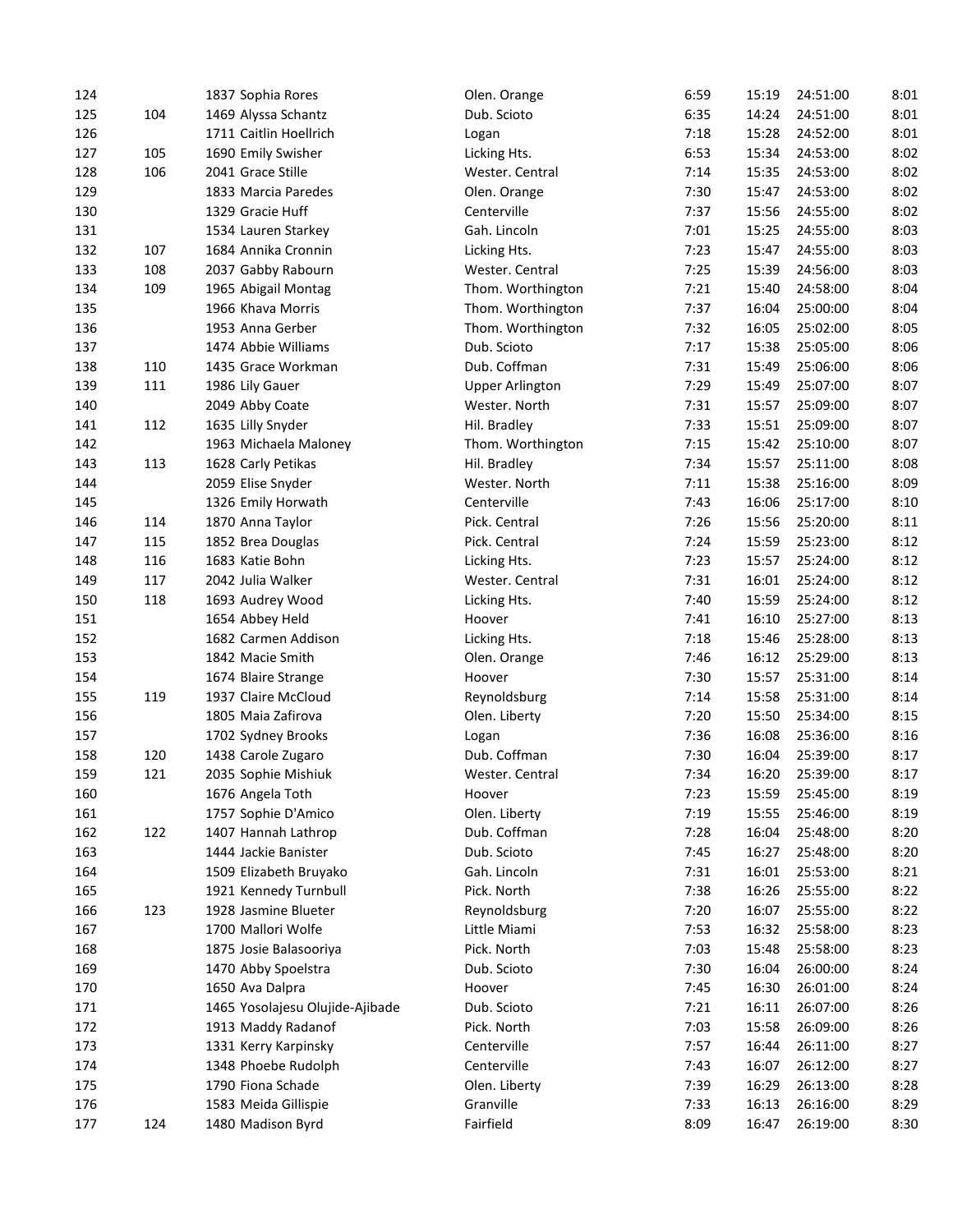| 178        |     | 1750 Olivia Ball        | Olen. Liberty          | 7:49 | 16:47 | 26:20:00 | 8:30 |
|------------|-----|-------------------------|------------------------|------|-------|----------|------|
| 179        |     | 1656 Hannah Hoehn       | Hoover                 | 7:47 | 16:34 | 26:20:00 | 8:30 |
| 180        |     | 1322 Erin Herlihy       | Centerville            | 7:57 | 16:44 | 26:27:00 | 8:32 |
| 181        |     | 2027 Grace Hyden        | Wester. Central        | 7:56 | 16:57 | 26:27:00 | 8:32 |
| 182        |     | 1889 Hannah Fitzgerald  | Pick. North            | 7:39 | 16:28 | 26:27:00 | 8:32 |
| 183        |     | 1680 Emily Zepp         | Hoover                 | 7:41 | 16:35 | 26:29:00 | 8:33 |
| 184        |     | 2003 Mauretta Patitsas  | <b>Upper Arlington</b> | 7:43 | 16:28 | 26:31:00 | 8:34 |
| 185        | 125 | 1504 Ally Wilmans       | Fairfield              | 8:08 | 16:48 | 26:32:00 | 8:34 |
| 186        |     | 1554 Delaney Curran     | GlenOak                | 7:30 | 16:40 | 26:33:00 | 8:34 |
| 187        |     | 1979 Lizzy Blunk        | <b>Upper Arlington</b> | 7:40 | 16:35 | 26:39:00 | 8:36 |
| 188        |     | 1838 Ashley Sankey      | Olen. Orange           | 7:50 | 17:05 | 26:42:00 | 8:37 |
| 189        | 126 | 1860 Chloe Meares       | Pick. Central          | 7:58 | 17:03 | 26:43:00 | 8:37 |
| 190        | 127 | 1498 Meredith Moore     | Fairfield              | 8:10 | 16:53 | 26:44:00 | 8:38 |
| 191        | 128 | 2069 Samira Gales       | Wor. Kilbourne         | 7:55 | 16:53 | 26:44:00 | 8:38 |
| 192        |     | 1883 Tasha Diyanni      | Pick. North            | 8:11 | 17:21 | 27:03:00 | 8:44 |
| 193        |     | 1801 Olivia Wells       | Olen. Liberty          | 7:42 | 16:47 | 27:03:00 | 8:44 |
| 194        |     | 1879 Brenna Burke       | Pick. North            | 8:12 | 17:21 | 27:04:00 | 8:44 |
| 195        |     | 1314 Anna Egan          | Centerville            | 8:00 | 17:02 | 27:08:00 | 8:45 |
| 196        |     | 2033 Olivia Loesch      | Wester. Central        | 7:55 | 17:00 | 27:09:00 | 8:46 |
| 197        | 129 | 1935 Kelsie Kinsey      | Reynoldsburg           | 7:56 | 16:59 | 27:11:00 | 8:46 |
| 198        |     | 1646 Ariana Chovan      | Hoover                 | 8:14 | 17:12 | 27:11:00 | 8:47 |
| 199        |     | 1788 Jessie Rindfleisch | Olen. Liberty          | 7:30 | 16:47 | 27:13:00 | 8:47 |
|            |     |                         | Pick. North            | 7:50 |       | 27:17:00 | 8:48 |
| 200<br>201 | 130 | 1876 Macie Bement       |                        | 7:54 | 16:58 | 27:20:00 | 8:49 |
|            |     | 1398 Samantha Hensley   | Dub. Coffman           |      | 17:18 |          |      |
| 202        |     | 1878 Lauryn Brown       | Pick. North            | 8:16 | 17:22 | 27:22:00 | 8:50 |
| 203        | 131 | 1486 Audrey Frye        | Fairfield              | 8:09 | 17:08 | 27:24:00 | 8:51 |
| 204        |     | 1624 Kim Mars           | Hil. Bradley           | 7:58 | 17:20 | 27:25:00 | 8:51 |
| 205        | 132 | 1861 Kiera Miller       | Pick. Central          | 8:14 | 17:30 | 27:27:00 | 8:52 |
| 206        |     | 1897 Maria Irwin        | Pick. North            | 7:54 | 17:01 | 27:29:00 | 8:52 |
| 207        |     | 1685 Olivia Dutro       | Licking Hts.           | 8:18 | 17:38 | 27:35:00 | 8:54 |
| 208        |     | 1653 Emily Harrison     | Hoover                 | 7:52 | 17:09 | 27:37:00 | 8:55 |
| 209        | 133 | 1497 Cassie Meyer       | Fairfield              | 8:23 | 17:29 | 27:45:00 | 8:57 |
| 210        |     | 1816 Alyssa Feeley      | Olen. Orange           | 7:46 | 17:04 | 27:53:00 | 9:00 |
| 211        |     | 1479 Rachel Butler      | Fairfield              | 8:22 | 17:38 | 27:55:00 | 9:01 |
| 212        |     | 1694 Alysa Brooks       | Little Miami           | 8:01 | 17:30 | 27:55:00 | 9:01 |
| 213        |     | 1958 Emma Hughes        | Thom. Worthington      | 8:07 | 17:43 | 28:03:00 | 9:03 |
| 214        |     | 1475 Ashley Baird       | Fairfield              | 8:09 | 17:14 | 28:05:00 | 9:04 |
| 215        | 134 | 1940 Nandi Rowe         | Reynoldsburg           | 8:01 | 17:30 | 28:09:00 | 9:05 |
| 216        |     | 1799 Amy Warchal        | Olen. Liberty          | 8:00 | 17:23 | 28:09:00 | 9:05 |
| 217        |     | 1901 Jenna Lubow        | Pick. North            | 8:13 | 17:54 | 28:18:00 | 9:08 |
| 218        | 135 | 1412 Zoe Mamais         | Dub. Coffman           | 8:17 | 17:54 | 28:18:00 | 9:08 |
| 219        |     | 1464 Kyra O'Connor      | Dub. Scioto            | 8:06 | 17:43 | 28:20:00 | 9:09 |
| 220        |     | 1738 Mallory Olson      | Marysville             | 7:49 | 17:45 | 28:22:00 | 9:09 |
| 221        |     | 1742 Miranda Smith      | Marysville             | 7:41 | 17:30 | 28:28:00 | 9:11 |
| 222        |     | 1968 Gayathri Mudigonda | Thom. Worthington      | 8:16 | 17:59 | 28:34:00 | 9:13 |
| 223        |     | 1907 Taylor McElroy     | Pick. North            | 8:21 | 18:15 | 28:49:00 | 9:18 |
| 224        |     | 1496 Melonie McDonel    | Fairfield              | 8:42 | 18:08 | 28:54:00 | 9:20 |
| 225        | 136 | 1936 Abby Leslein       | Reynoldsburg           | 8:07 | 18:06 | 29:06:00 | 9:24 |
| 226        |     | 1485 Maddie Flick       | Fairfield              | 8:38 | 18:16 | 29:07:00 | 9:24 |
| 227        |     | 1989 Sarah Good         | <b>Upper Arlington</b> | 8:18 | 18:07 | 29:15:00 | 9:26 |
| 228        |     | 1905 Abby Marsico       | Pick. North            | 8:15 | 18:46 | 29:20:00 | 9:28 |
| 229        | 137 | 2068 Hannah Floyd       | Wor. Kilbourne         | 8:21 | 18:18 | 29:22:00 | 9:29 |
| 230        |     | 1462 Bella Loor         | Dub. Scioto            | 8:35 | 18:42 | 29:40:00 | 9:34 |
| 231        |     | 1663 Kyla Nidy          | Hoover                 | 8:43 | 18:42 | 29:46:00 | 9:36 |
|            |     |                         |                        |      |       |          |      |